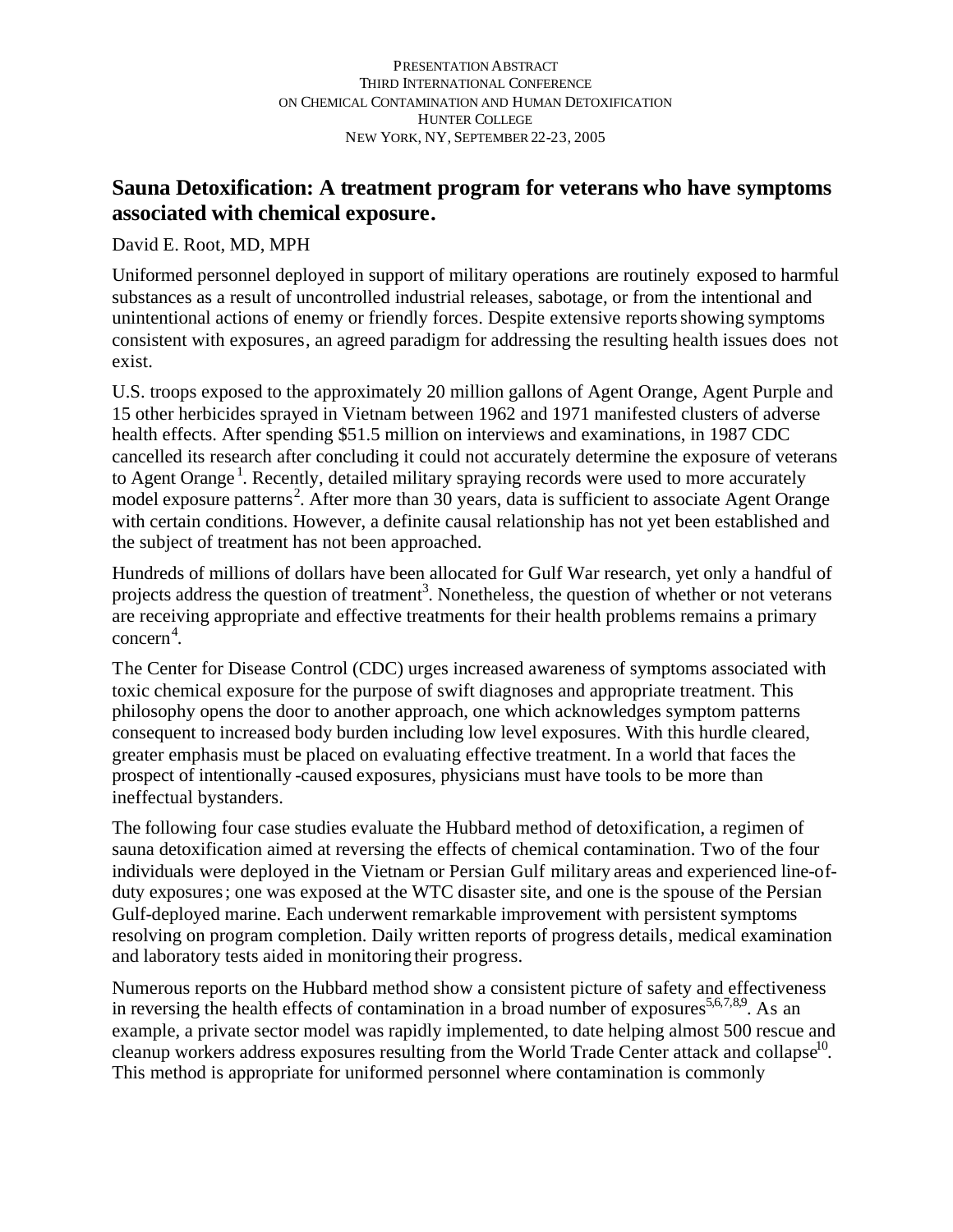suspected. Failure to provide timely treatment is a disservice to our military service members, resulting in unfairly poor quality of life, litigation and long term medical costs.

Uniformed service personnel are precious resources. Our freedom and safety depend on them. Treatment of these highly valuable service members utilizing the Hubbard method of detoxification provided them with remarkable recoveries, and saved taxpayers millions of dollars. The Hubbard method should be well noted by all who are charged with caring for our veterans.

## Case 1

This is a 34 year old Caucasian male Captain with fourteen years in the US Army National Guard, trained as a UH-60 Black Hawk Pilot, a non-smoker with no history of drug or alcohol use. On September 11 he joined other military volunteers in the rescue and recovery efforts at the WTC disaster site. He remained in the lower Manhattan area until March 2002. His symptoms began immediately, and were intense. On September 16th, he was hospitalized because of difficulty breathing. Army Medical Center records also showed subsequent hospitalizations for asthma and pneumonia requiring intubation. The Captain continued to develop a variety of symptoms including cough, productive sputum, nasal congestion, shortness of breath, wheezing, disordered sleep, fatigue, skin rashes, severe stomach and chest pain, and chronic nausea, vomiting and diarrhea. His mental condition deteriorated and he experienced flashbacks of the WTC incident. By December 2003, the Army had revoked his flight orders. This serious personal setback also cost the Army the approximately \$3 million it had invested in his flight training.

At enrollment into the Hubbard method he was taking 10 medications daily including Albuterol, Advair and Nexium. Laboratory tests included CBC, comprehensive metabolic panel, thyroid panel, lipid panel, ECG, and urinalysis. Results were all within normal ranges. He was diagnosed with WTC exposure and elected to undergo detoxification treatment. During treatment and coincident with improved symptoms he gradually discontinued use of all medications.

Following his 21 day course of therapy in January 2004, the Captain began his application for restoring flight status. Through the Army Medical Center he completed a careful general internal medicine evaluation and a series of comprehensive specialty assessments. Army records indicated his irritable bowel syndrome, cough and breathing comp letely resolved and stated "he is now able to run 5 miles in 50 minutes." Other symptoms have improved including sleep apnea and congestion, although he still experienced pollen allergies. Within months of treatment completion he had passed all physical tests necessary and was deployed to Iraq in a non-flight capacity. Eighteen months following treatment, he passed all medical and mental tests and received his final flight clearance. Soon to be promoted to Major, he is currently directing all National Guard rescue efforts in New Orleans following the destruction of hurricane Katrina. He states "To my knowledge, a recovery of this nature has never happened before."

## Case 2

This is a 49 year old Caucasian male, Lieutenant Colonel in the US Marine Corps (retired), nonsmoker with no history of drug use and discontinued alcohol use 20 years ago. His excellent health history included regular exercise and attention to diet. He served as Executive Officer for the  $4<sup>th</sup>$  Marine Infantry Regiment in combat operations against Iraqi forces in Kuwait during Operation Desert Storm where he was deployed until August 1991. He experienced moderate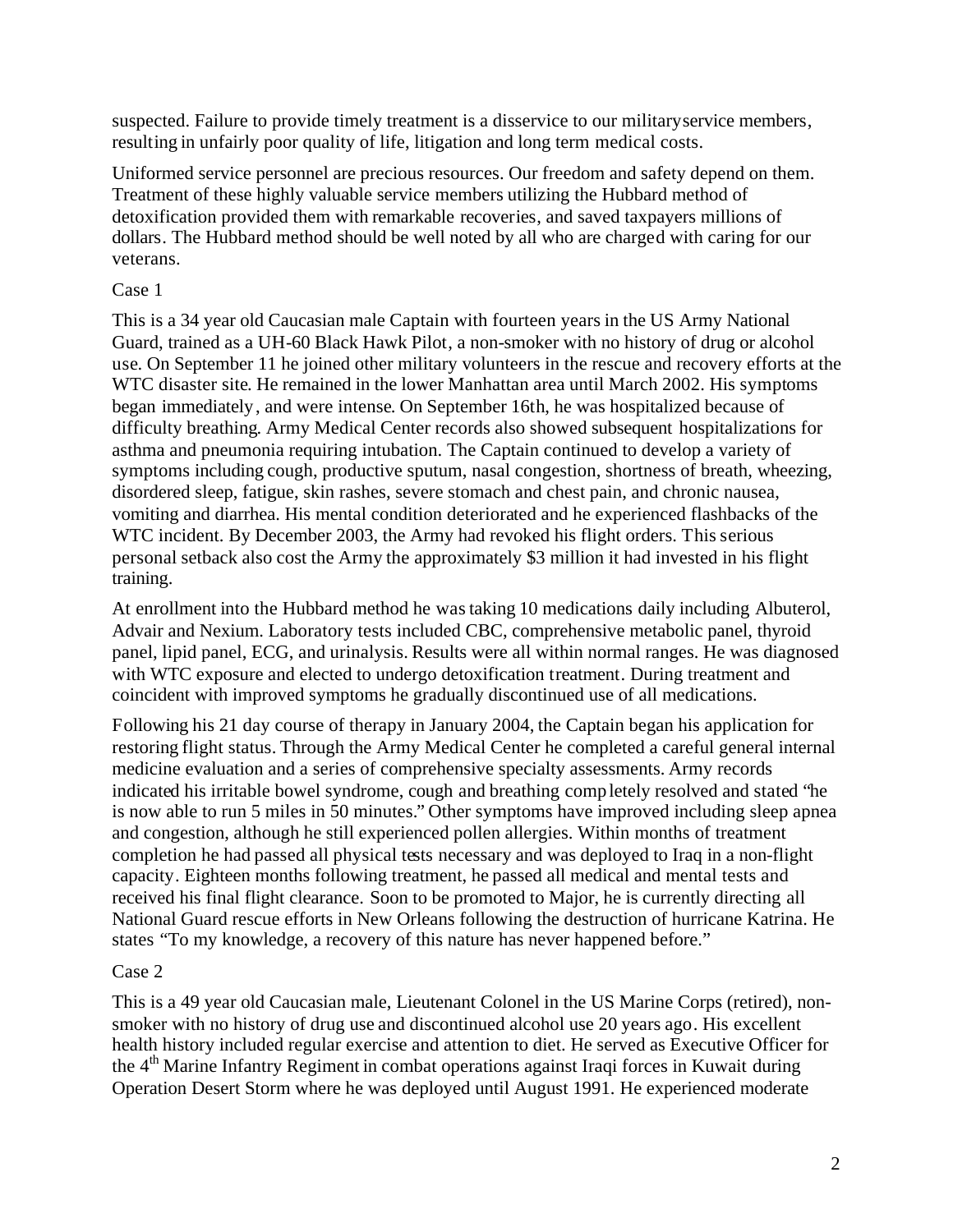chemical exposures including two weeks in the vicinity of the burning Al Wafrah and Um Gadir Kuwaiti oil fields. He wore clothing impregnated with DEET and Permethrin. His unit also responded to battlefield chemical alerts and he had received anthrax and botulism vaccines along with pyridostigmine bromide tablets as preventive medicine for chemical/biological warfare. His medical records indicate initial symptoms during his deployment to Kuwait that included episodes of severe lower back pain with a negative MRI and no injury. Gradually he developed roving joint pain, fatigue, headaches, skin rashes and a regular eyelid infection that did not resolve with antibiotics. In 1992 he sought help from the Veterans Administration and was diagnosed with "Persian Gulf Syndrome." He was prescribed Tylenol to manage joint pain. No other treatment was available.

These symptoms did not resolve with time and he enrolled in the Hubbard method after hearing a testimony during the Presidential Advisory Committee on Gulf War illnesses. Presenting symptoms at the time of treatment (5 years after the exposure) included a persistent eyelid infection, skin rash, fatigue, impaired short term memory, irritability, headaches, sleep disturbances, joint pain, muscle aches and pains, gastrointestinal disturbances and recurrent colds. Laboratory tests included CBC, comprehensive metabolic panel, lipid panel, EKG, urinalysis and were all normal.

During his 16 day treatment with the Hubbard method in June 1996, he noticed a number of manifestations. His upper eyelid sty and a rash on his foot initially worsened and then permanently cleared by day six. During his third day of therapy he noticed a yellow-tan stain on his towel deposited from his sweat. This stain reappeared several times through day nine. On day 15 a black substance came out in sweat from his feet. A persistent shoulder pain began to clear on day eight and was fully resolved by completion. His energy returned back to normal as did memory and concentration. On his last day, at 1500 mg niacin, he ran 5 miles and swam 30 laps prior to treatment and stated he was "feeling great!"

### Case 3

A 43 year old, nonsmoking female and wife of the Lieutenant Colonel described as Case 2, was exposed to Desert Storm chemicals when her spouse returned from deployment in Kuwait, August 1991. Her excellent health history changed with an atypical PAP smear in 1992 that recurred several times but follow-up biopsies were negative. She also developed additional symptoms including irregular menstrual cycles, chest rash, chills and fever that were categorized as "PMS." She often had swollen glands, gum infections, and a metallic taste in her mouth. She developed migraines along with food sensitivities. Prior to her husband's return from deployment her exercise habits included resistance training and daily 6 mile jogs. At her enrollment physical exam in September 1996, she stated that s he was no longer able to do this due to fatigue and joint discomfort. Additionally, their 16 year old son became very ill when her husband returned. Her laboratory tests included CBC, comprehensive metabolic panel, lipid panel, EKG, urinalysis and were all normal.

During her 28 day program she noted yellow tan stains on her towels and at times black spots. She also experienced night sweats, had recurring skin acne that finally cleared and once reexperienced a methamphetamine manifestation from a dose she had taken in her teens. By treatment completion she had fully regained her energy levels and had returned to regular exercise. Following treatment, her PAP tests and menstrual cycles also returned to normal. She stated her "body feels peaceful."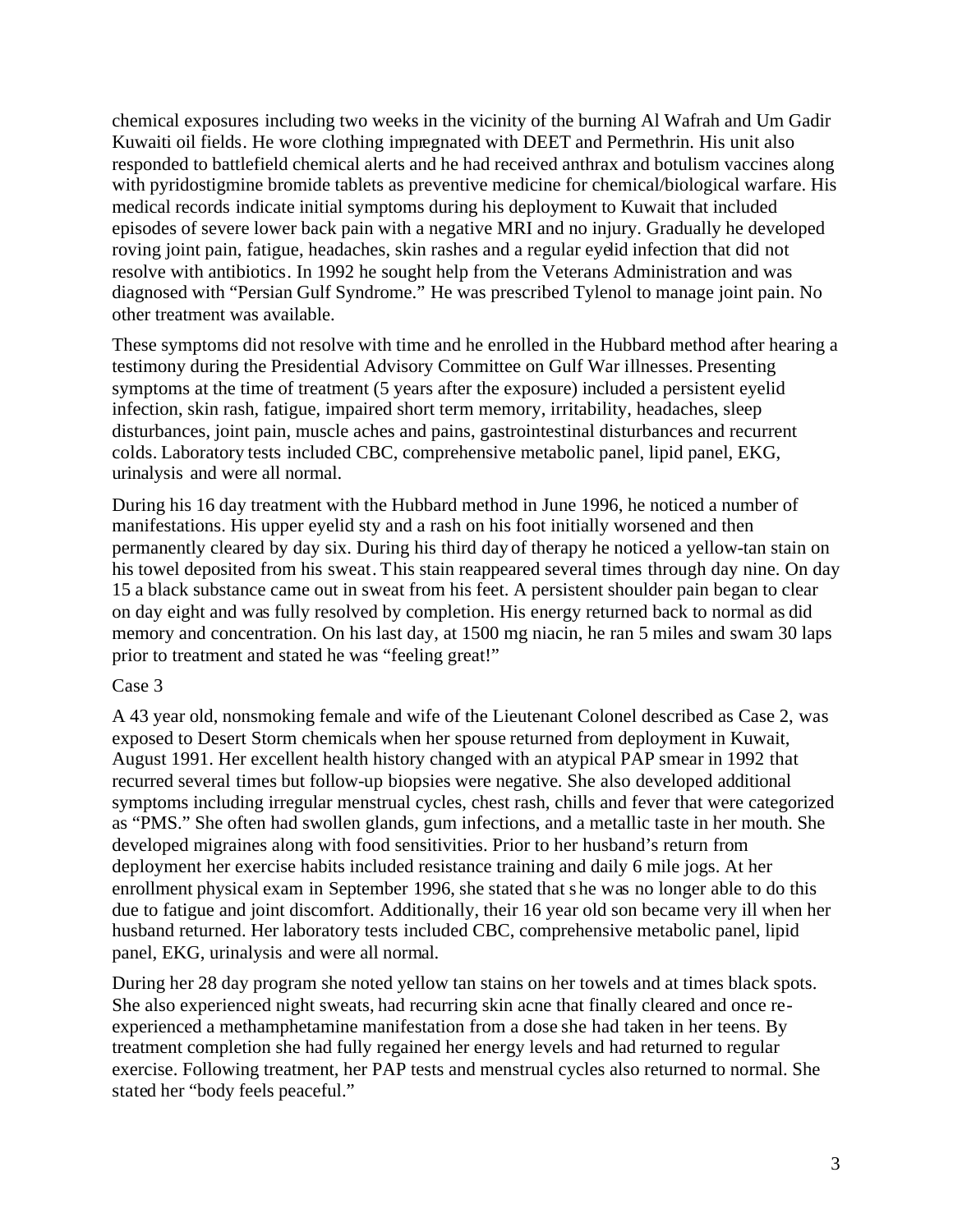### Case 4

 $\overline{a}$ 

A 56 year old Caucasian male who'd been deployed as a paratrooper in the Army's legendary 101<sup>st</sup> Airborne and one of only seven men who fought at Hamburger Hill who managed to complete their tour of duty and return home alive. A non-smoker with no history of drug or alcohol use. Thirty six years ago during his tour of duty in Viet Nam he was directly sprayed with Agent Orange. On completion of military service, he went to the Veteran's Administration seeking help for symptoms that included chloracne and was offered disability.

Employed for the past 20 years by the New York Sanitation Department, he worked 11-12 hour shifts seven days a week removing WTC debris. Shortly after 9-11, he was diagnosed with bronchitis and given a course of antibiotics that did not reduce the symptoms. At enrollment on the Hubbard method in June 2005, he was taking Combivent, Prednisone and Pulmacort and states they also were ineffective. His chief complaints included a persistent cough and wheezing, hearing loss, inability to concentrate and short term memory loss, gastrointestinal disturbances, fatigue and depression. He reported that he had mental and physical impairment that affected his work and personal life at least 20 of the prior 30 days. He stated his symptoms began after his work at the WTC site and were common among other sanitation workers.

Laboratory tests prior to treatment included CBC, comprehensive metabolic panel, thyroid panel, lipid panel, ECG, and urinalysis. Results were all within normal ranges. He was diagnosed with chemical exposure and fatigue and elected to undergo detoxification therapy.

During his 31 day program he worked up to 5000 mg of niacin. During the therapy his skin broke out. "I saw a chemical coming out of me," he reported. "It smelled like chlorox. It wasn't a faint smell. It was clear and apparent to anyone near me."

By treatment completion his symptoms had completely resolved. "I can finally sleep," he says. "I can go a couple of weeks without coughing once. That's not a small improvement. That's an unbelievable improvement." "I feel younger than when I first came to the program… This is the first thing that's helped me, they did more than just sit there and argue about what the problem might be. These people did something to make things better."

<sup>&</sup>lt;sup>1</sup> U.S. General Accounting Office Agent Orange Studies: Poor contracting practices at Centers for Disease Control *increased costs*. September 1990. 2 Stellman JM et al., *The extent and patterns of usage of Agent Orange and other herbicides in Vietnam.* Nature

<sup>2003</sup> Apr;422:681-687 3 Department of Veterans Affairs. *Annual report to Congress: Federally sponsored research on Gulf War veterans' illnesses for 2001*. Department of Defense projects, Appendix, Mar 2002.

<sup>&</sup>lt;sup>4</sup> Institute of Medicine Gulf War Veterans. Nat'l Academies Press 2001

<sup>5</sup> Schnare, DW, Denk, G, Shields M, and Brunton S. *Evaluation of a detoxification regimen for fat stored xenobiotics*. Med Hypotheses. 1982 Sep;9(3):265-82.

<sup>6</sup> Schnare DW, Ben M and Shields MG. *Body Burden Reduction of PCBs, PBBs and Chlorinated Pesticides in Human Subjects*. Ambio. 1984; 13(5-6):378-380.

<sup>7</sup> Schnare DW, and Robinson PC. *Reduction of the human body burdens of hexachlorobenzene and polychlorinated biphenyls*. IARC Sci Publ. 1986; (77):597-603

<sup>8</sup> Root DE and Lionelli GT. *Excretion of a lipophilic toxicant through the sebaceous glands: A case report.* J Toxicol Cutaneous Ocul Toxicol. 1987; 6(1):13-8.

<sup>9</sup> Kilburn KH, Warsaw RH, and Shields MG. *Neurobehavioral dysfunction in firemen exposed to polycholorinated biphenyls (PCBs): possible improvement after detoxification.* Arch Environ Health. 1989 Nov-1989 Dec 31; 44(6):345-50.